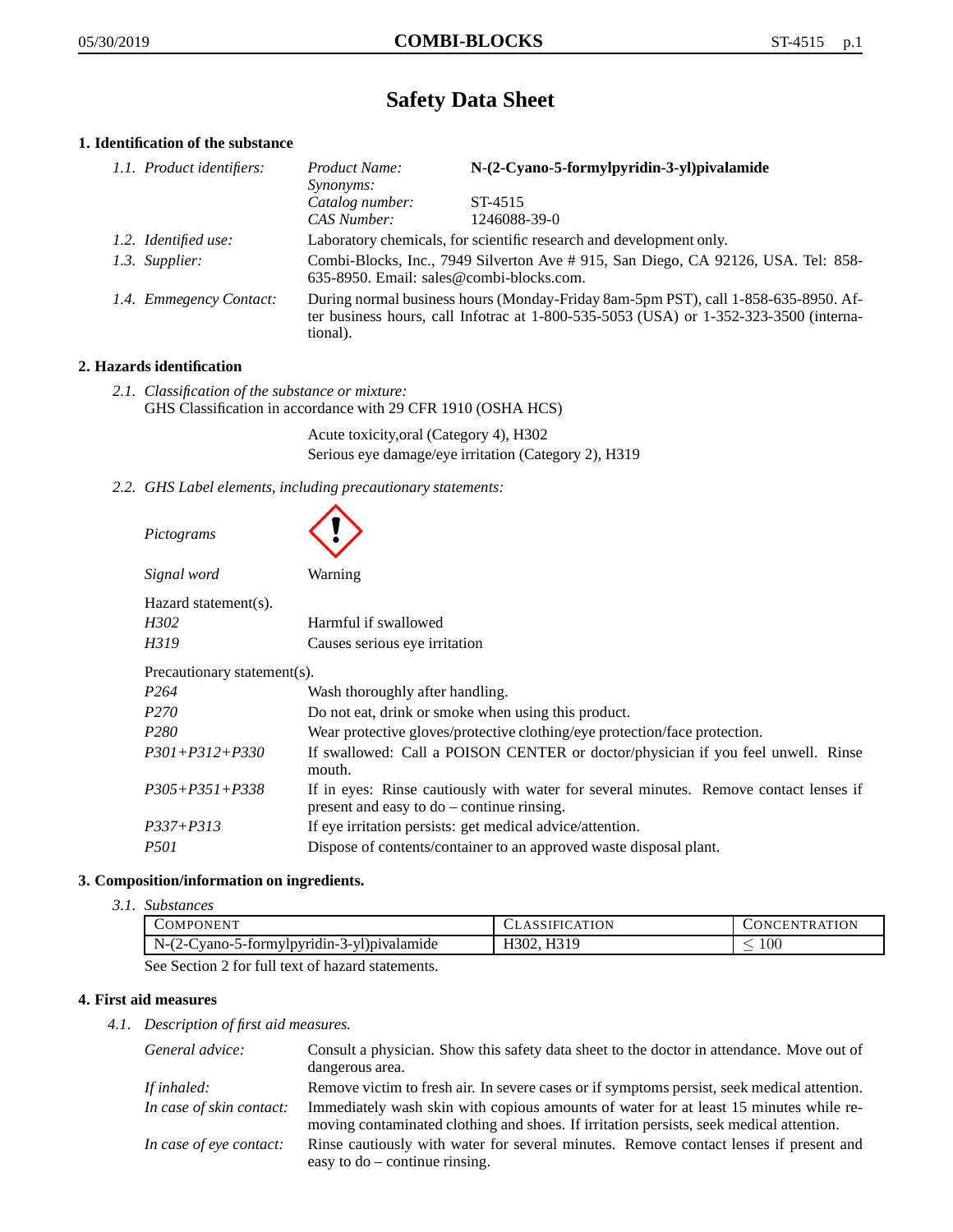*If swallowed:* Call a POISON CENTER or doctor/physician if you feel unwell. Rinse mouth.

- *4.2. Most important symptoms and effects, both acute and delayed:* See Section 2.2 and/or in Section 11.
- *4.3. Indication of any immediate medical attention and special treatment needed:* No data.

# **5. Fire fighting measures**

- *5.1. Extinguishing media:* Use dry sand, dry chemical or alcohol-resistant foam for extinction.
- *5.2. Special hazards arising from the substance or mixture:* Carbon monoxide, nitrogen oxides.
- *5.3. Advice for firefighters:* Wear self-contained breathing apparatus for firefighting if necessary.
- *5.4. Further information:* No data available.

#### **6. Accidental release measures**

- *6.1. Personal precautions, protective equipment and emergency procedures:* Ensure adequate ventilation. Use personal protective equipment.
- *6.2. Environmental precautions:* Should not be released into the environment. See Section 12 for additional ecological information.
- *6.3. Methods and materials for containment and cleaning up:* Sweep up or vacuum up spillage and collect in suitable container for disposal.
- *6.4. Reference to other sections:* Refer to protective measures listed in Sections 8 and 13.

### **7. Handling and storage**

- *7.1. Precautions for safe handling:* Avoid contact with skin and eyes. Avoid inhalation of vapour or mist. Keep away from sources of ignition - No smoking. Take measures to prevent the build up of electrostatic charge. For precautions see section 2.2.
- *7.2. Conditions for safe storage, including any incompatibilities:* Keep container tightly closed in a dry and well-ventilated place. Containers which are opened must be carefully resealed and kept upright to prevent leakage.
- *7.3. Specific end use(s):* Laboratory chemicals, for scientific research and development only.

#### **8. Exposure Controls / Personal protection**

*8.1. Control parameters:*

*Components with workplace control parameters:* Contains no substances with occupational exposure limit values.

*8.2. Exposure controls:*

*Appropriate engineering controls:* Ensure that eyewash stations and safety showers are close to the workstation location. Ensure adequate ventilation, especially in confined areas.

*Personal protective equipment:*

| Eye/face protection:    | Wear appropriate protective eyeglasses or chemical safety goggles as described by OSHA's<br>eye and face protection regulations in 29 CFR 1910.133 or European Standard EN166.                                                                                                                                         |  |
|-------------------------|------------------------------------------------------------------------------------------------------------------------------------------------------------------------------------------------------------------------------------------------------------------------------------------------------------------------|--|
| Skin protection:        | Handle with gloves. Gloves must be inspected prior to use. Use proper glove removal<br>technique (without touching glove's outer surface) to avoid skin contact with this product.<br>Dispose of contaminated gloves after use in accordance with applicable laws and good<br>laboratory practices. Wash and dry hands |  |
| <b>Body Protection:</b> | Complete suit protecting against chemicals, Flame retardant antistatic protective clothing.<br>The type of protective equipment must be selected according to the concentration and<br>amount of the dangerous substance at the specific workplace.                                                                    |  |
| Respiratory protection: | No protective equipment is needed under normal use conditions.                                                                                                                                                                                                                                                         |  |
|                         | Control of environmental exposure: Prevent further leakage or spillage if safe to do so. Do not let product enter<br>drains.                                                                                                                                                                                           |  |

#### **9. Physical and chemical properties**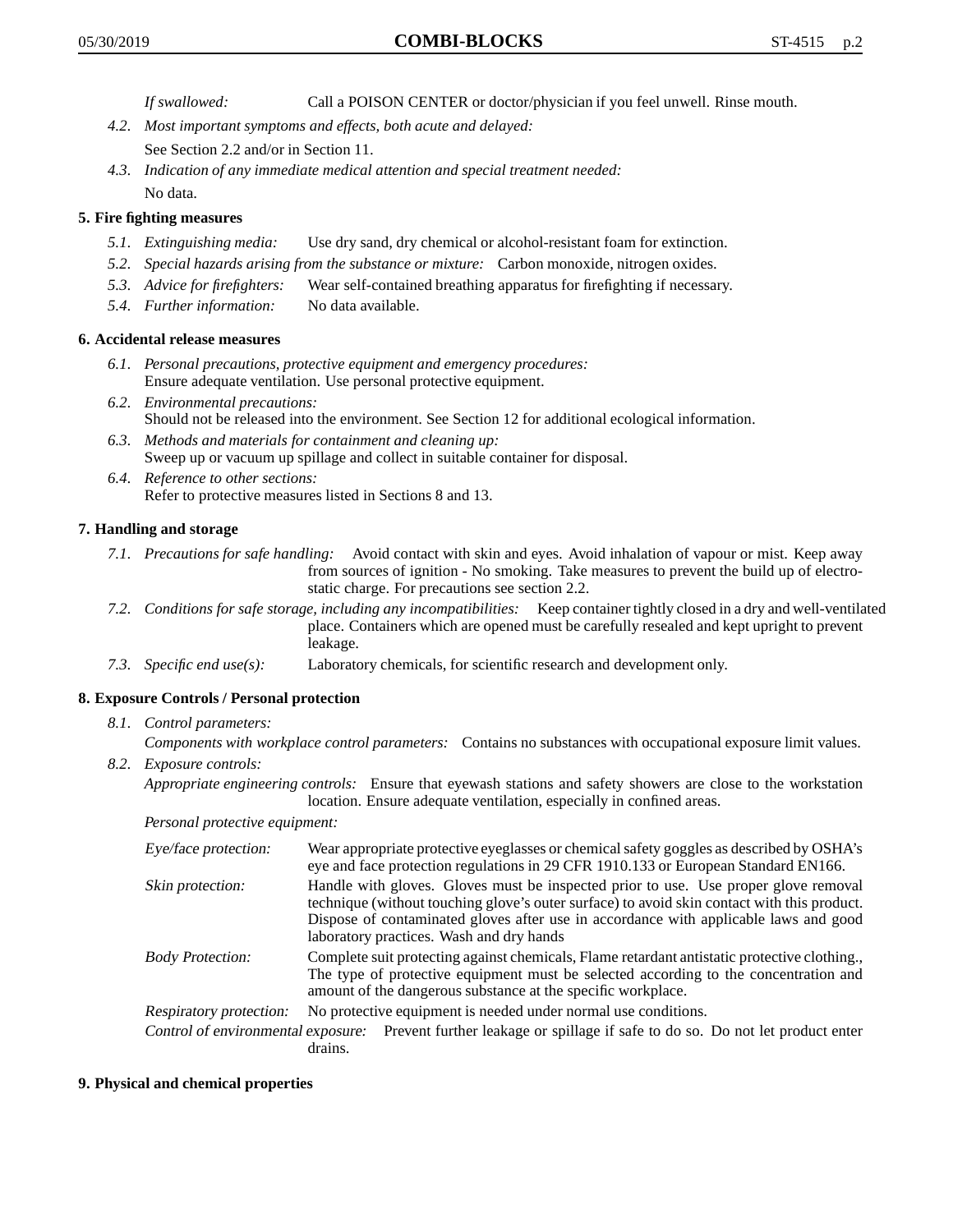*9.1. Information on basic physical and chemical properties*

| (a)                | Appearance:                                   | No data  |
|--------------------|-----------------------------------------------|----------|
| (b)                | Odour:                                        | No data  |
| (c)                | Odour Threshold:                              | No data  |
| (d)                | pH:                                           | No data  |
| (e)                | Melting point/freezing point:                 | No date. |
| (f)                | Initial boiling point and boiling range:      | No data  |
| (g)                | Flash point:                                  | No data  |
| (h)                | Evaporatoin rate:                             | No data  |
| (i)                | Flammability (solid, gas):                    | No data  |
| (i)                | Upper/lower flammability or explosive limits: | No data  |
| (k)                | Vapour pressure:                              | No data  |
| (1)                | Vapour density:                               | No data  |
| (m)                | Relative density:                             | No data  |
| (n)                | Water solubility:                             | No data  |
| $\left( 0 \right)$ | Partition coefficient: n-octanol/water:       | No data  |
| (p)                | Auto-ignition:                                | No data  |
| (q)                | Decomposition temperature:                    | No data  |
| (r)                | Viscosity:                                    | No data  |
| (s)                | Explosive properties:                         | No data  |
| (t)                | Oxidizing properties:                         | No data  |

*9.2. Other safety information:*

| Formula          | $C_{12}H_{13}N_3O_2$ |
|------------------|----------------------|
| Molecular weight | 231.3                |
| CAS Number       | 1246088-39-0         |

#### **10. Stability and reactivity**

- *10.1. Reactivity* No data
- *10.2. Chemical stability* Stable under recommended storage conditions.
- *10.3. Possibility of hazardous reactions* No data
- *10.4. Conditions to avoid*
- *10.5. Incompatible material* No data.
- *10.6. Hazardous decomposition products:*

Hazardous decomposition products formed under fire conditions: Carbon monoxide, nitrogen oxides.

Other decomposition products: No data

In the event of fire: See Section 5.

# **11. Toxicological information**

*11.1 Information on toxicological effects*

| Acute toxicity:                                                                  | Harmful if swallowed.                                                                                                                           |  |
|----------------------------------------------------------------------------------|-------------------------------------------------------------------------------------------------------------------------------------------------|--|
| Skin irritation/corrosion:                                                       | No data available.                                                                                                                              |  |
| Eye damage/irritation:                                                           | Causes serious eye irritation.                                                                                                                  |  |
| Respiratory or skin sensitization:                                               | No data available.                                                                                                                              |  |
| Germ cell mutagenicity:                                                          | No data available.                                                                                                                              |  |
| Carcinogenicity:                                                                 | No data available.                                                                                                                              |  |
| Reproductive toxicity:                                                           | No data available.                                                                                                                              |  |
| Specific target organ system toxicity - single exposure: No data available.      |                                                                                                                                                 |  |
| Specific target organ system toxicity - repeated exposure:<br>No data available. |                                                                                                                                                 |  |
| Aspiration hazard:                                                               | No data available.                                                                                                                              |  |
| Additional information:                                                          | To the best of our knowledge, the chemical, physical and toxicological proper-<br>ties of this substance have not been thoroughly investigated. |  |

#### **12. Ecological information**